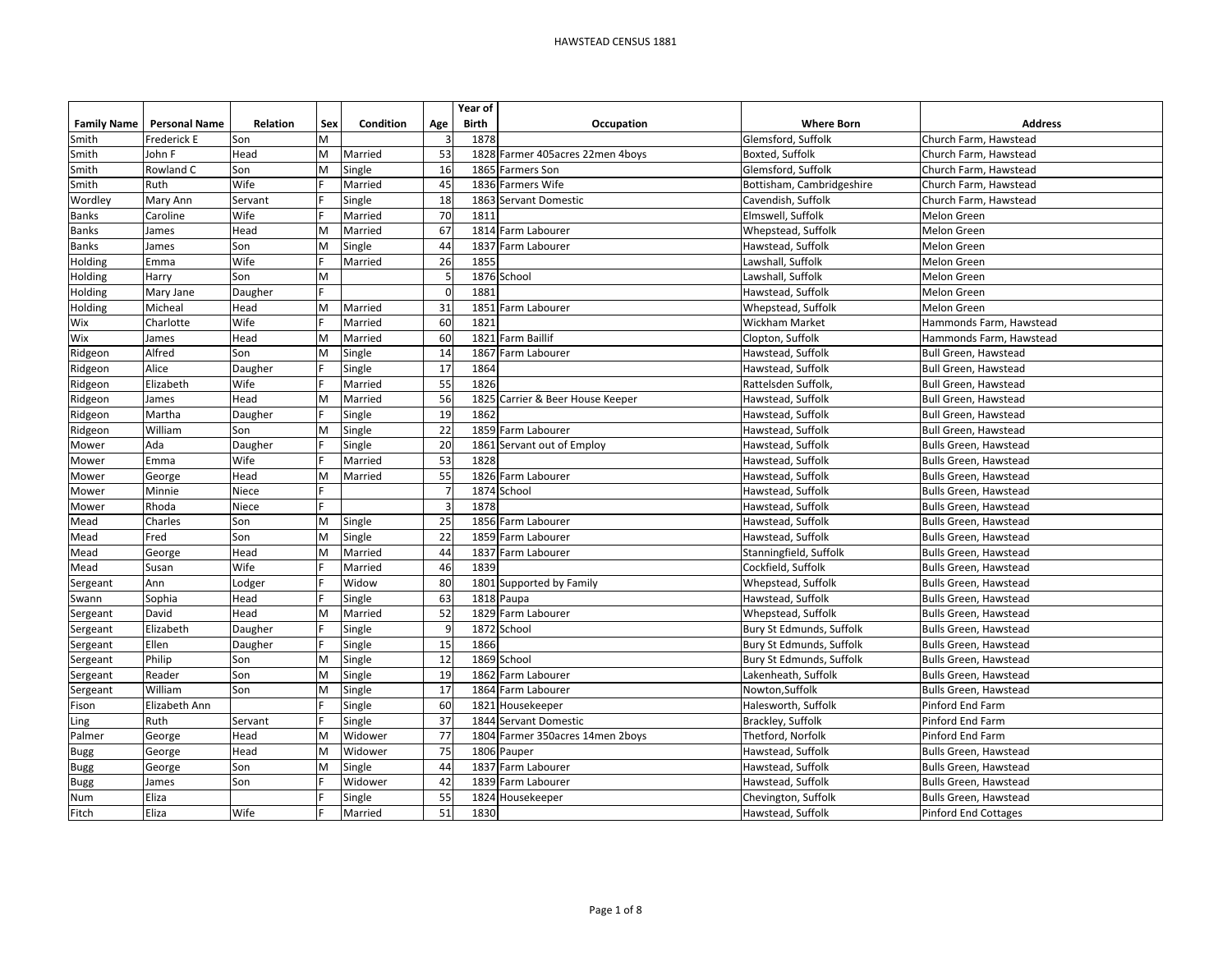| Fitch          | Eliza              | Daugher         | E      | Single             | 14       | 1867 |                                               | Hawstead, Suffolk                      | <b>Pinford End Cottages</b>                            |
|----------------|--------------------|-----------------|--------|--------------------|----------|------|-----------------------------------------------|----------------------------------------|--------------------------------------------------------|
| Fitch          | saac               | Head            | M      | Married            | 55       |      | 1826 Farm Labourer                            | Lawshall, Suffolk                      | <b>Pinford End Cottages</b>                            |
| Fitch          | John               | Son             | M      | Single             | 16       |      | 1865 Farm Labourer                            | Hawstead, Suffolk                      | <b>Pinford End Cottages</b>                            |
| Fitch          | Sarah              | Daugher         |        |                    | 11       |      | 1870 School                                   | Hawstead, Suffolk                      | <b>Pinford End Cottages</b>                            |
| Cook           | Jane               | Daugher         |        | Single             | 32       | 1849 |                                               | Whepstead, Suffolk                     | <b>Pinford End Cottages</b>                            |
| Cook           | Walter             | Son             | M      | Single             | 19       |      | 1862 Farm Labourer                            | Hawstead, Suffolk                      | <b>Pinford End Cottages</b>                            |
| Cook           | William            | Head            | M      | Widower            | 62       |      | 1819 Farm Labourer                            | Whepstead, Suffolk                     | <b>Pinford End Cottages</b>                            |
| <b>Scates</b>  | Elizabeth          | Wife            |        | Married            | 22       | 1859 |                                               | Hawstead, Suffolk                      | <b>Pinford End Cottages</b>                            |
| <b>Scates</b>  | James              | Head            | M      | Married            | 26       | 1855 | Farm Labourer                                 | Whepstead, Suffolk                     | <b>Pinford End Cottages</b>                            |
| Cook           | Frederick          | Son             | M      |                    |          | 1880 |                                               | Hawstead, Suffolk                      | <b>Pinford End Cottages</b>                            |
| Cook           | Jane               | Wife            |        | Married            | 38       | 1843 |                                               | Sandford, Berkshire                    | Pinford End Cottages                                   |
| Cook           | John               | Head            | M      | Married            | 39       |      | 1842 Farm Labourer                            | Whepstead, Suffolk                     | <b>Pinford End Cottages</b>                            |
| Cook           | John               | Son             | M      |                    | 12       |      | 1869 School                                   | Hawstead, Suffolk                      | <b>Pinford End Cottages</b>                            |
| Cook           | William            | Son             | M      |                    | 13       | 1868 |                                               | Hawstead, Suffolk                      | <b>Pinford End Cottages</b>                            |
| Deer           | Elizabeth          | Wife            |        | Married            | 27       | 1854 |                                               | Downham, Norfolk                       | <b>Pinford End Cottages</b>                            |
| Deer           | George             | Head            | M      | Married            | 46       |      | 1835 Farm Labourer                            | Hawstead, Suffolk                      | <b>Pinford End Cottages</b>                            |
| Campin         | Alfred             | Head            | M      | Widower            | 62       |      | 1819 Carpenter                                | Lawshall, Suffolk                      | <b>Pinford End Cottages</b>                            |
| Campin         | James              | Son             | M      | Single             | 32       |      | 1849 Farm Labourer                            | Hawstead, Suffolk                      | <b>Pinford End Cottages</b>                            |
| Campin         | Susan              | Sister          |        | Single             | 59       | 1822 | Housekeeper                                   | Hawstead, Suffolk                      | <b>Pinford End Cottages</b>                            |
| Scates         | Elizabeth          | Wife            |        | Married            | 77       | 1804 |                                               | Whepstead, Suffolk                     | <b>Pinford End Cottages</b>                            |
| <b>Scates</b>  | William            | Head            | M      | Married            | 60       | 1821 | Farm Labourer                                 | Hawstead, Suffolk                      | <b>Pinford End Cottages</b>                            |
| Storey         | Agnes              | Daugher         |        |                    | 11       |      | 1870 School                                   | Hawstead, Suffolk                      | Pinford End                                            |
| Storey         | Charles            | Head            | M      | Widower            | 35       |      | 1846 Farm Labourer                            | Hawstead, Suffolk                      | Pinford End                                            |
| Storey         | Harriett           | Daugher         |        | Single             | 13       | 1868 |                                               | Hawstead, Suffolk                      | Pinford End                                            |
| Storey         | Henry              | Son             | M      |                    |          |      | 1874 School                                   | Hawstead, Suffolk                      | Pinford End                                            |
| Storey         | Moade              | Daugher         |        |                    |          | 1877 |                                               | Hawstead, Suffolk                      | Pinford End                                            |
| Storey         | Susan              | Daugher         |        |                    | 10       | 1871 | School                                        | Hawstead, Suffolk                      | Pinford End                                            |
| Campin         | Francis Ann        | Daugher         |        |                    |          | 1878 |                                               | Hawstead, Suffolk                      | Pinford End                                            |
| Campin         | John               | Head            | M      | Married            | 31       |      | 1850 Farm Labourer                            | Hawstead, Suffolk                      | Pinford End                                            |
| Campin         | Margaret           | Wife            |        | Married            | 28       | 1853 |                                               | Icklingham, Suffolk                    | Pinford End                                            |
| Campin         | Martha Ann         | Daugher         |        |                    | $\Omega$ | 1880 |                                               | Hawstead, Suffolk                      | Pinford End                                            |
| <b>Bugg</b>    | Ann                | Daugher         |        | Single             | 33       | 1848 |                                               | Hawstead, Suffolk                      | Pinford End                                            |
| <b>Bugg</b>    | Arthur             | Grandson        | M      |                    |          | 1878 |                                               | Hawstead, Suffolk                      | Pinford End                                            |
| <b>Bugg</b>    | Maria              | Head            |        | Widow              | 61       |      | 1820 Char Woman                               | Barton, Suffolk                        | Pinford End                                            |
| <b>Bugg</b>    | Thomas             | Son             | M      | Single             | 27       |      | 1854 Farm Labourer                            | Hawstead, Suffolk                      | Pinford End                                            |
| <b>Bugg</b>    | William            | Son             | M      | Single             | 30       |      | 1851 Farm Labourer                            | Hawstead, Suffolk                      | Pinford End<br>Pinford End                             |
| Long           | Arthur J           | Son             | M<br>M | Single             | 14<br>52 | 1829 | 1867 Farm Labourer                            | Thorpe Morieux, Suffolk                | Pinford End                                            |
| Long           | John               | Head<br>Wife    |        | Married            | 58       | 1823 | <b>Farm Baillif</b>                           | Thorpe Morieux, Suffolk                | Pinford End                                            |
| Long           | Maria<br>Catherine | Wife            |        | Married<br>Married | 59       | 1822 |                                               | Thorpe Morieux, Suffolk                | High Style, Park Lane, Hawstead                        |
| Simpkin        |                    |                 | M      |                    |          |      | 1825 Farm Labourer                            | Borough Green, Cambridgeshire          |                                                        |
| Simpkin        | William<br>Jane    | Head<br>Servant |        | Married<br>Single  | 56<br>28 | 1853 | Cook                                          | Horringer, Suffolk<br>Ixworth, Suffolk | High Style, Park Lane, Hawstead<br>Hawstead Place Farm |
| Howe           | Mar Ann            | Servant         |        | Single             | 31       | 1850 | <b>House Maid</b>                             | Thorpe Morieux, Suffolk                | Hawstead Place Farm                                    |
| Long           | Charlotte          | Wife            |        | Married            | 62       | 1819 |                                               | Leiston, Suffolk                       | <b>Hawstead Place Farm</b>                             |
| Payne<br>Payne | Samuel             | Head            | M      | Married            | 63       |      | 1818 Farmer 340acres 13men 4boys 8women 1girl | Debden, Suffolk                        | Hawstead Place Farm                                    |
|                | William            | Servant         | M      | Single             | 38       |      | 1843 Farm Labourer Indoor                     | Hawstead, Suffolk                      | Hawstead Place Farm                                    |
| Westley<br>ن.  | Alice              | Visitor         |        | Widow              | 37       |      | 1844 Farmer 250acres                          |                                        |                                                        |
|                |                    |                 |        |                    |          |      |                                               | Colne Engaine, Essex                   | Lodge Farm, Hawstead                                   |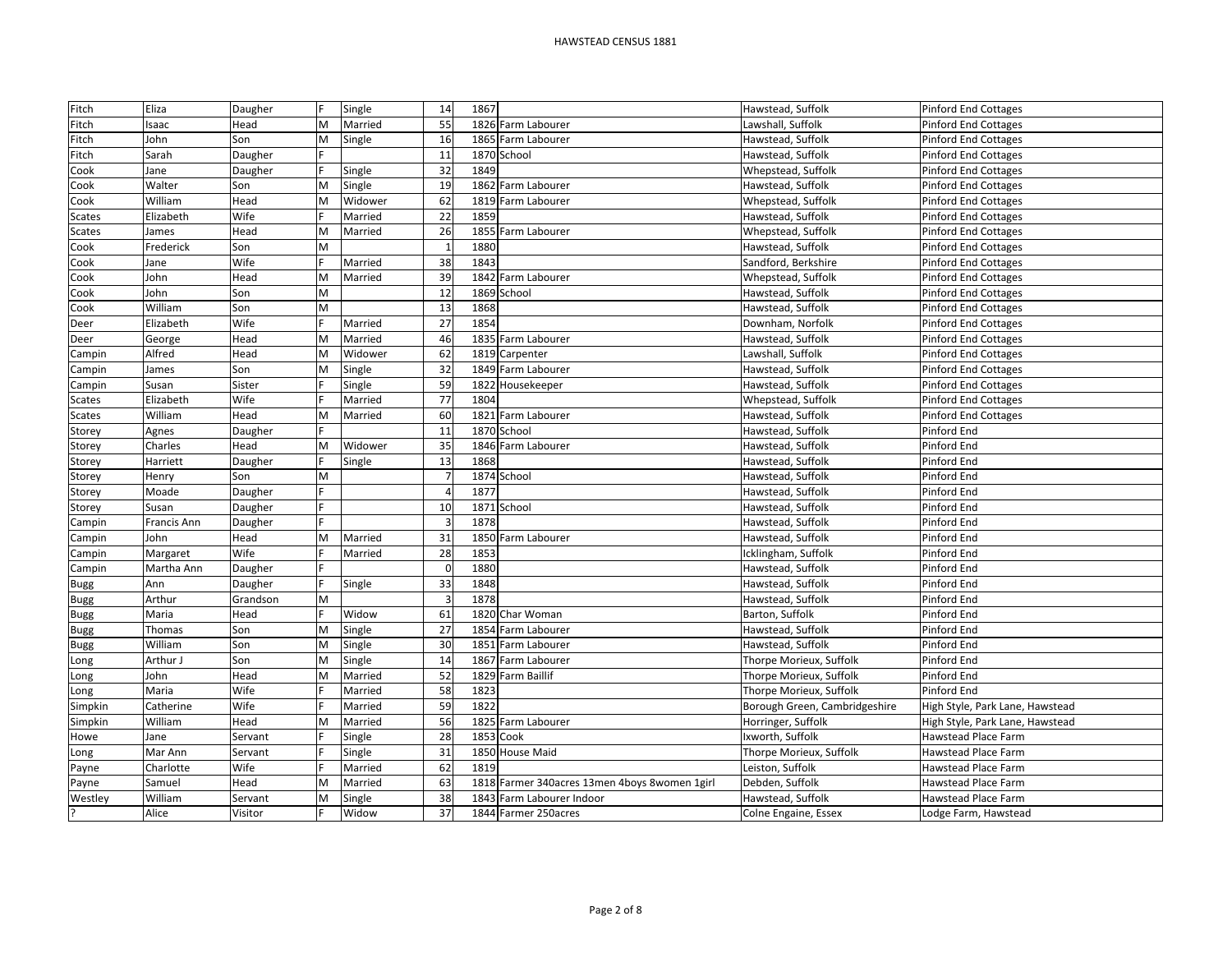| Coe             | Caroline     | Servant       |   | Single  | 15 |      | 1866 Servant Domestic                  | Denston, Suffolk         | Lodge Farm, Hawstead            |
|-----------------|--------------|---------------|---|---------|----|------|----------------------------------------|--------------------------|---------------------------------|
| Orbell          | Charles      | Son           | M | Single  | 20 |      | 1861 Farmers Son                       | Hawstead, Suffolk        | Lodge Farm, Hawstead            |
| Orbell          | Edith        | Daugher       |   | Single  | 18 |      | 1863 Farmers Daughter                  | Hawstead, Suffolk        | Lodge Farm, Hawstead            |
| Orbell          | Frederick    | Son           | M | Single  | 25 |      | 1856 Farmers Son                       | Hawstead, Suffolk        | Lodge Farm, Hawstead            |
| Orbell          | Mary Anna    | Head          |   | Widow   | 45 |      | 1836 Farmer 201acres 6men 1boy         | Colne Engaine, Essex     | Lodge Farm, Hawstead            |
| <b>Shingles</b> | Jane         | Wife          |   | Married | 50 | 1831 |                                        | Rougham, Suffolk         | Pinford End                     |
| Shingles        | William      | Head          | M | Married | 39 |      | 1894 Shepherd                          | Eriswell, Suffolk        | Pinford End                     |
| Debenham        | Charles      | Son           | M | Single  | 17 |      | 1864 Farm Labourer                     | Hawstead, Suffolk        | High Style, Park Lane, Hawstead |
| Debenham        | Charlotte    | Wife          |   | Married | 51 | 1830 |                                        | Chelsworth, Suffolk      | High Style, Park Lane, Hawstead |
| Debenham        | George       | Son           | M | Single  | 13 |      | 1868 Farm Labourer                     | Hawstead, Suffolk        | High Style, Park Lane, Hawstead |
| Debenham        | Isabela      | Daugher       |   |         |    | 1880 |                                        | Hawstead, Suffolk        | High Style, Park Lane, Hawstead |
| Debenham        | William      | Head          | M | Married | 57 |      | 1824 Farm Labourer                     | Whepstead, Suffolk       | High Style, Park Lane, Hawstead |
| Debenham        | Willie       | Grandson      | M |         |    | 1879 |                                        | Hawstead, Suffolk        | High Style, Park Lane, Hawstead |
| Fagon           | Elizabeth    | Servant       |   | Single  | 33 |      | 1848 Upper House Maid                  | Westmeath, Ireland       | Hardwick House, Hawstead        |
| Garwood         | Obadiah      | Servant       | M | Single  | 17 |      | 1864 Footman Domestic                  | Wickhambrook, Suffolk    | Hardwick House, Hawstead        |
| Gibney          | Annie        | Servant       |   | Single  | 22 |      | 1859 Under House Maid                  | Meath, Ireland           | Hardwick House, Hawstead        |
| Moore           | Mary Ann     | Head          |   | Widow   | 66 |      | 1815 Housekeeper                       | Denham, Suffolk          | Hardwick House, Hawstead        |
| Parsons         | Charlotte    | Servant       |   | Married | 67 |      | 1814 Coachmans Wife                    | Hunston, Suffolk         | Hardwick House, Hawstead        |
| <b>Briggs</b>   | Robert       | Head          | M | Single  | 25 |      | 1856 Gardener Domestic                 | Shimpling, Suffolk       | Garden Cottage                  |
| Evens           | George       | Lodger        | M | Single  | 18 |      | 1863 Gardener Domestic                 | Botolph Claydon, Bucks   | Garden Cottage                  |
| Parsey          | Arthur       | Lodger        | M | Single  | 21 |      | 1860 Gardener Domestic                 | Stowmarket, Suffolk      | Garden Cottage                  |
| Coe             | Jessie G     | Stepdaughter  |   | Single  | 18 |      | 1863 Pupil Teacher                     | Bury St Edmunds, Suffolk | Hardwick Garden House, Hawstead |
| Coe             | Lawrence J   | Stepson       | M | Single  | 16 |      | 1865 School                            | Bury St Edmunds, Suffolk | Hardwick Garden House, Hawstead |
| Coe             | Paul Ernet   | Stepson       | M |         | 12 |      | 1869 School                            | Bury St Edmunds, Suffolk | Hardwick Garden House, Hawstead |
| Fishe           | Annie Lizzie | Daugher       |   | Single  | 20 |      | 1861 Mothers Help                      | Hardwick, Suffolk        | Hardwick Garden House, Hawstead |
| Fishe           | David Sydney | Son           | M |         |    | 1881 |                                        | Hardwick, Suffolk        | Hardwick Garden House, Hawstead |
| Fishe           | Lucie        | Wife          |   | Married | 40 | 1841 |                                        | Diss, Norfolk            | Hardwick Garden House, Hawstead |
| Fishe           | David T      | Head          | M | Married | 56 |      | 1825 Horticulturist Practical Literary | Perthshire, Scotland     | Hardwick Garden House, Hawstead |
| Spicer          | Helen        | Servant       |   | Widow   | 27 |      | 1854 Monthly Nurse                     | Eye, Suffolk             | Hardwick Garden House, Hawstead |
| Barrett         | Martha       | Wife          |   | Married | 68 | 1813 |                                        | Welnetham, Suffolk       | Hardwick Farm, Hawstead         |
| Barrett         | Samuel       | Head          | M | Married | 67 | 1814 | Agent 332acres 10men 1 boy             | Bury St Edmunds, Suffolk | Hardwick Farm, Hawstead         |
| Fenton          | Ellen        | Servant       |   | Single  | 30 |      | 1851 General Servant                   | Chedburgh, Suffolk       | Hardwick Farm, Hawstead         |
| Cook            | James        | Head          | M | Married | 73 |      | 1808 Farm Labourer                     | Hawstead, Suffolk        | Bulls Hill, Hawstead            |
| Cook            | Mary         | Wife          |   | Married | 74 | 1807 |                                        | Higham, Suffolk          | Bulls Hill, Hawstead            |
| Smith           | Frederick    | Lodger        | M | Single  | 23 |      | 1858 Groom                             | Rickenhall, Suffolk      | Bulls Hill, Hawstead            |
| Ollington       | Alice        | Daugher       |   |         | C  | 1890 |                                        | Hawstead, Suffolk        | Bulls Hill, Hawstead            |
| Ollington       | Daniel       | Head          | M | Married | 28 |      | 1853 Farm Labourer                     | Suffolk                  | Bulls Hill, Hawstead            |
| Ollington       | Sarah        | Wife          |   | Married | 27 | 1854 |                                        | Whepstead, Suffolk       | Bulls Hill, Hawstead            |
| Ollington       | Sarah        | Daugher       |   |         |    | 1877 |                                        | Hawstead, Suffolk        | Bulls Hill, Hawstead            |
| Ollington       | Thomas       | Son           | M |         |    | 1879 |                                        | Hawstead, Suffolk        | Bulls Hill, Hawstead            |
| Chopping        | Anna         | Mother in Law |   | Widow   | 82 | 1799 |                                        | Little Sampford, Essex   | Hawstead Hall Farm              |
| Huggins         | Anna Bessie  | Daugher       |   |         |    |      | 1873 School                            | Fakenham, Norfolk        | Hawstead Hall Farm              |
| Huggins         | Frederick    | Head          | M | Married | 50 |      | 1831 Farmer 374 acres 11 men 1 boy     | Thetford, Norfolk        | Hawstead Hall Farm              |
| Huggins         | Laura May    | Daugher       |   |         | 6  |      | 1875 School                            | Fakenham, Norfolk        | Hawstead Hall Farm              |
| Huggins         | Mary Ann     | Wife          |   | Married | 44 | 1837 |                                        | Sampford, Essex          | Hawstead Hall Farm              |
| Marriott        | Mary         | Servant       |   | Single  | 15 |      | 1866 Nurse                             | Rougham, Suffolk         | Hawstead Hall Farm              |
| Pearson         | Hannah       | Servant       |   | Single  | 19 |      | 1862 Servant Domestic                  | Great Welnetham, Suffolk | <b>Hawstead Hall Farm</b>       |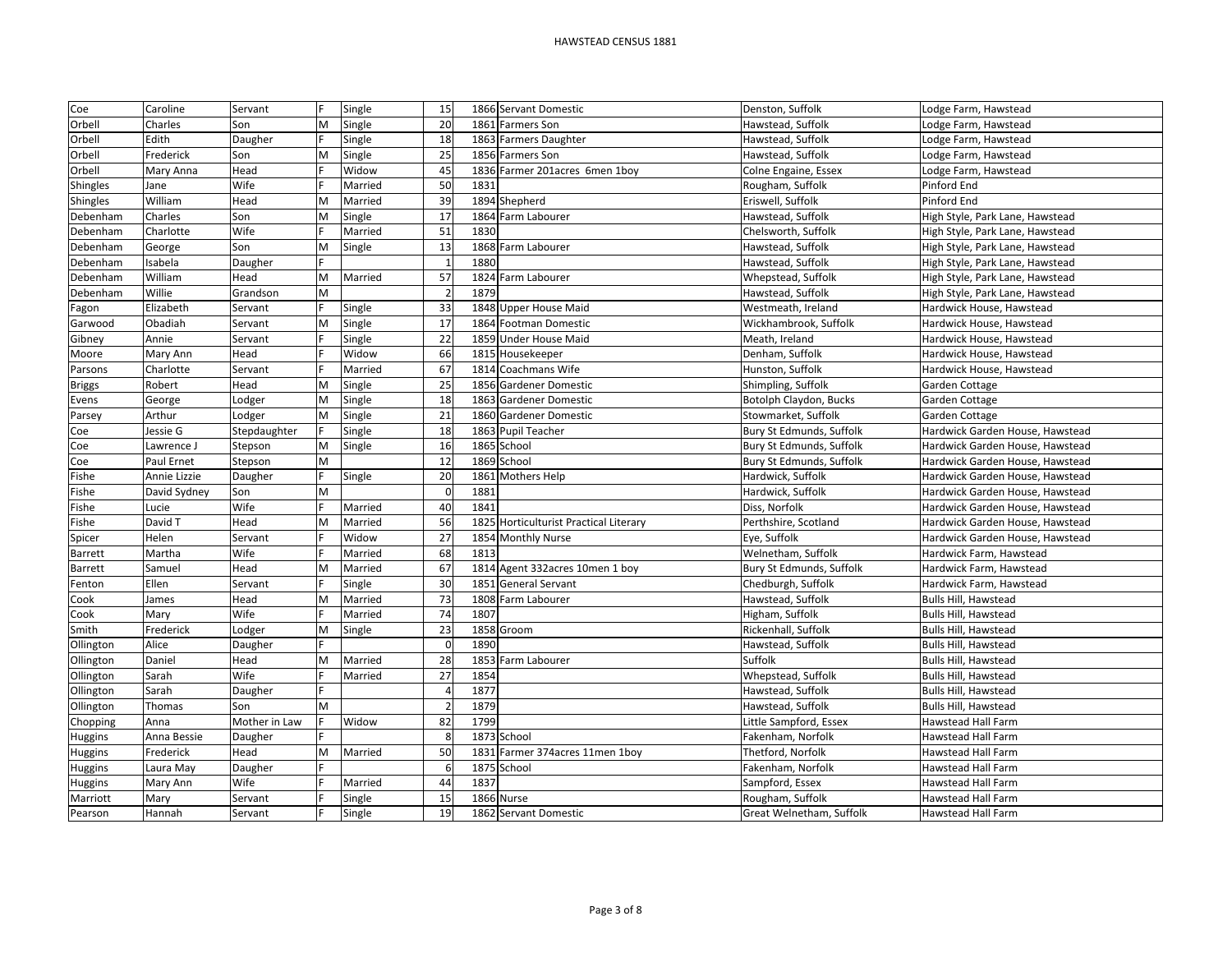| Nunn            | Donnah M     | Wife          |   | Married | 22       | 1859 |                                | Stanningfield, Suffolk   | Bulls Hill, Hawstead      |
|-----------------|--------------|---------------|---|---------|----------|------|--------------------------------|--------------------------|---------------------------|
| Nunn            | Emma M       | Daugher       |   |         |          |      | 1873 School                    | Hawstead. Suffolk        | Bulls Hill, Hawstead      |
| Nunn            | George       | Head          | M | Married | 32       |      | 1849 Farm Labourer             | Whepstead, Suffolk       | Bulls Hill, Hawstead      |
| Nunn            | Elizabeth    | Daugher       |   |         |          |      | 1877 School                    | Hawstead, Suffolk        | The Pound, Hawstead       |
| Nunn            | Emma         | Daugher       | F | Single  | 18       |      | 1863 Laundress                 | Rede, Suffolk            | The Pound, Hawstead       |
| Nunn            | Frederick G  | Son           | M |         | $\Omega$ | 1880 |                                | Hawstead, Suffolk        | The Pound, Hawstead       |
| Nunn            | George       | Head          | M | Married | 38       |      | 1843 Farm Labourer             | Rede, Suffolk            | The Pound, Hawstead       |
| Nunn            | Harriett     | Wife          |   | Married | 37       |      | 1844 Laundress                 | Rede, Suffolk            | The Pound, Hawstead       |
| Nunn            | James        | Son           | M |         |          |      | 1874 School                    | Hawstead, Suffolk        | The Pound, Hawstead       |
| Nunn            | John         | Son           | M |         |          |      | 1872 School                    | Hawstead, Suffolk        | The Pound, Hawstead       |
| Nunn            | William      | Son           | M |         | 12       |      | 1869 School                    | Hawstead, Suffolk        | The Pound, Hawstead       |
| Clark           | David        | Head          | M | Married | 70       |      | 1811 Farm Labourer             | Elmswell, Suffolk        | <b>Metcalf Alms House</b> |
| Clark           | Lizzie       | Granddaughter |   |         | 10       |      | 1871 School                    | Bury St Edmunds, Suffolk | <b>Metcalf Alms House</b> |
| Clark           | Mary         | Wife          |   | Married | 69       | 1812 |                                | Hunston, Suffolk         | <b>Metcalf Alms House</b> |
| Debenham        | William      | Grandson      | M |         |          |      | 1876 School                    | Hawstead, Suffolk        | <b>Metcalf Alms House</b> |
| Hardey          | Elizabeth    | Head          |   | Widow   | 72       |      | 1809 Formerly Laundress        | Barnham, Suffolk         | <b>Metcalf Alms House</b> |
| Scott           | Susan        | Head          |   | Widow   | 80       |      | 1801 Almshouse Annuitant       | Chelsworth, Suffolk      | Metcalf Alms House        |
| <b>Brewster</b> | Sarah        | Head          |   | Widow   | 77       |      | 1804 Almshouse Annuitant       | Chedburgh, Suffolk       | <b>Metcalf Alms House</b> |
| Barney          | Chas         | Head          | M | Married | 75       |      | 1806 Formerly Domestic Servant | Hoxne, Suffolk           | <b>Metcalf Alms House</b> |
| Barney          | Martha       | Wife          |   | Married | 71       | 1810 |                                | Hawstead, Suffolk        | <b>Metcalf Alms House</b> |
| Barney          | Mabel        | Niece         |   |         | 13       |      | 1868 School                    | Hawstead, Suffolk        | The Pound, Hawstead       |
| Barney          | Mary A       | Head          |   | Single  | 37       |      | 1844 Laundress                 | Hawstead, Suffolk        | The Pound, Hawstead       |
| Rose            | James        | Head          | M | Married | 64       |      | 1817 Farm Labourer             | Cockfield, Suffolk       | The Pound, Hawstead       |
| Rose            | Sarah        | Wife          |   | Married | 70       | 1811 |                                | Hampshire                | The Pound, Hawstead       |
| <b>Bantick</b>  | Albert       | Son           | M | Single  | 16       |      | 1865 Farm Labourer             | Hawstead, Suffolk        | The Pound, Hawstead       |
| <b>Bantick</b>  | Bertram      | Son           | M |         |          | 1878 |                                | Hawstead, Suffolk        | The Pound, Hawstead       |
| <b>Bantick</b>  | Ellen        | Daugher       |   |         |          |      | 1872 School                    | Hawstead, Suffolk        | The Pound, Hawstead       |
| <b>Bantick</b>  | Lou E        | Wife          |   | Married | 50       | 1831 |                                | Hawstead, Suffolk        | The Pound, Hawstead       |
| <b>Bantick</b>  | Reuben       | Head          | M | Married | 57       |      | 1824 Church Clerk              | Rushbrook, Suffolk       | The Pound, Hawstead       |
| <b>Bantick</b>  | Reuben       | Son           | M |         | 7        |      | 1874 School                    | Hawstead, Suffolk        | The Pound, Hawstead       |
| <b>Brewster</b> | Ellen M      | Daugher       |   |         |          | 1878 |                                | Hawstead, Suffolk        | The Pound, Hawstead       |
| <b>Brewster</b> | Harriett     | Wife          |   | Married | 28       | 1853 |                                | Hawstead, Suffolk        | The Pound, Hawstead       |
| <b>Brewster</b> | Leno Thos    | Son           | M |         |          | 1881 |                                | Hawstead, Suffolk        | The Pound, Hawstead       |
| <b>Brewster</b> | William      | Head          | M | Married | 33       |      | 1848 Farm Labourer             | Hawstead, Suffolk        | The Pound, Hawstead       |
| Roydon          | Emma         | Sister in Law |   | Single  | 27       | 1854 |                                | Hawstead, Suffolk        | The Pound, Hawstead       |
| Halls           | James        | Head          | M | Married | 74       |      | 1807 Farm Labourer             | Farsfield, Norfolk       | The Pound, Hawstead       |
| Halls           | Sarah        | Wife          |   | Married | 67       | 1814 |                                | Hawstead, Suffolk        | The Pound, Hawstead       |
| Boore           | Ellen        | Sister        |   | Widow   | 53       |      | 1828 Nurse Monthly             | Bury St Edmunds, Suffolk | <b>School House</b>       |
| Mayes           | Matilda      | Head          |   | Single  | 49       |      | 1832 School Mistress           | Bury St Edmunds, Suffolk | <b>School House</b>       |
| Coe             | Sally        | Servant       |   | Single  | 21       |      | 1860 House Maid                | Ixworth, Suffolk         | The Rectory, Hawstead     |
| Collitt         | Agnes M      | Daugher       |   | Single  | 26       | 1855 |                                | Bury St Edmunds, Suffolk | The Rectory, Hawstead     |
| Collitt         | Augusta Ceal | Daugher       |   | Single  | 33       | 1848 |                                | Chelsworth, Suffolk      | The Rectory, Hawstead     |
| Collitt         | Ellen M      | Daugher       |   | Single  | 35       | 1846 |                                | Chelsworth, Suffolk      | The Rectory, Hawstead     |
| Collitt         | John         | Son           | M |         |          |      | 1874 School                    | Hawstead, Suffolk        | The Rectory, Hawstead     |
| Collitt         | Leonora J    | Daugher       |   |         |          |      | 1872 School                    | Hawstead, Suffolk        | The Rectory, Hawstead     |
| Collitt         | Mary L       | Daugher       |   | Single  | 31       | 1850 |                                | Bury St Edmunds, Suffolk | The Rectory, Hawstead     |
| Collitt         | William      | Head          | M | Widower | 62       |      | 1819 Rector of Hawstead        | Walton, Suffolk          | The Rectory, Hawstead     |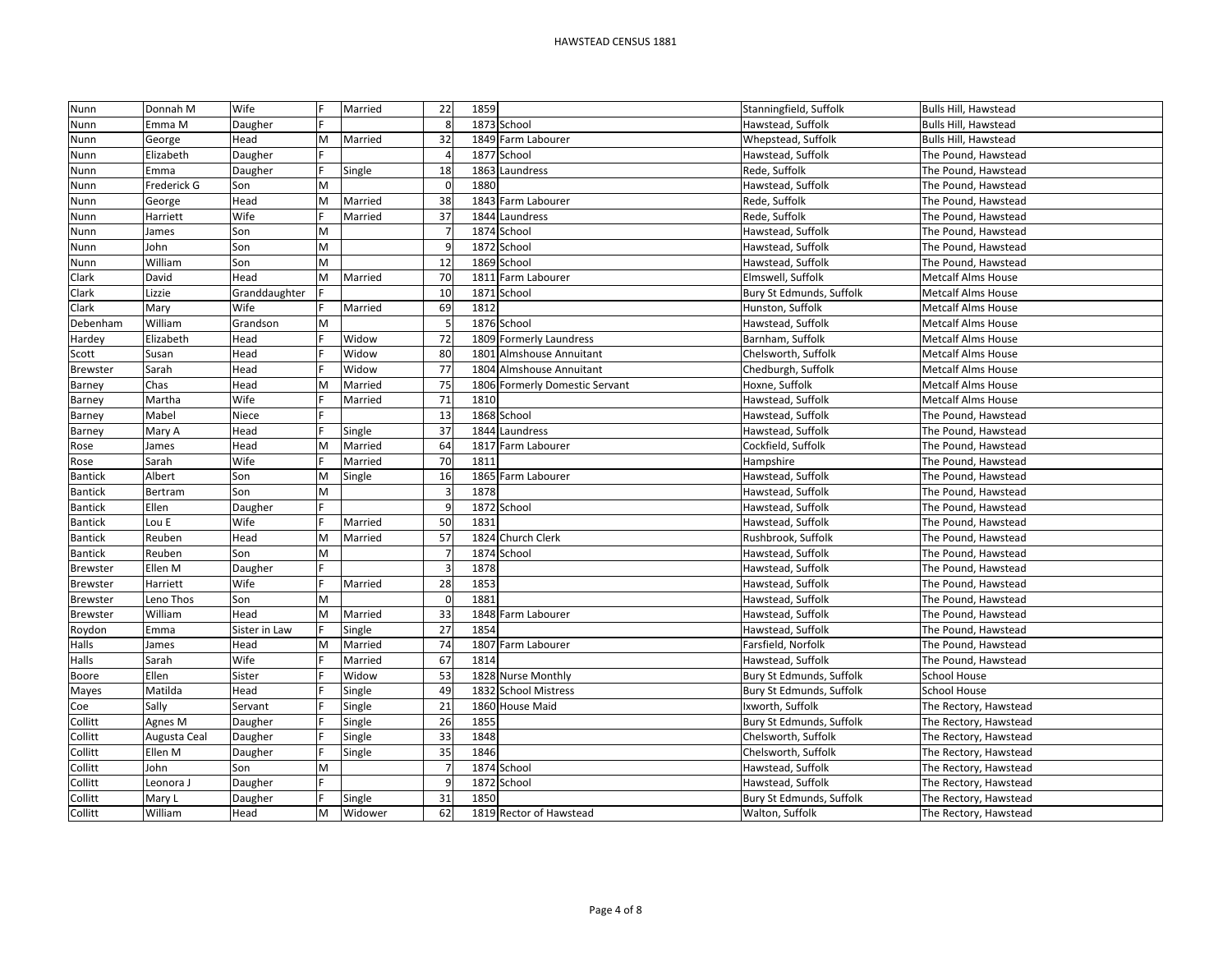| Pettit    | Clara              | Servant       |   | Single  | 19             |      | 1862 Nurse                       | Hawstead, Suffolk        | The Rectory, Hawstead        |
|-----------|--------------------|---------------|---|---------|----------------|------|----------------------------------|--------------------------|------------------------------|
| Storey    | Prisilla           | Servant       |   | Single  | 23             |      | 1858 Cook                        | Norwich, Norfolk         | The Rectory, Hawstead        |
| Holmes    | Charlotte          | Wife          |   | Married | 55             | 1826 |                                  | Hawstead, Suffolk        | Church Cottages, Hawstead    |
| Holmes    | Henry G            | Grandson      | M |         | 12             |      | 1869 School                      | Welnetham, Suffolk       | Church Cottages, Hawstead    |
| Holmes    | Margaret           | Daugher       |   |         | 10             | 1871 | School                           | Welnetham, Suffolk       | Church Cottages, Hawstead    |
| Holmes    | Robert             | Head          | M | Married | 65             |      | 1816 Shepherd                    | Welnetham, Suffolk       | Church Cottages, Hawstead    |
| Everett   | <b>Ethel Mary</b>  | Daugher       |   |         | $\sqrt{2}$     | 1881 |                                  | Bury St Edmunds, Suffolk | Church Cottages, Hawstead    |
| Everett   | Mary A             | Wife          |   | Married | 28             | 1853 |                                  | Bury St Edmunds, Suffolk | Church Cottages, Hawstead    |
| Everett   | Samuel             | Head          | M | Married | 36             |      | 1845 Groom & Gardener            | Tostock, Suffolk         | Church Cottages, Hawstead    |
| Ridgeon   | Alice              | Daugher       |   |         | 8              |      | 1873 School                      | Hawstead, Suffolk        | Church Cottages, Hawstead    |
| Ridgeon   | Anna E             | Daugher       |   |         | 6              |      | 1875 School                      | Hawstead, Suffolk        | Church Cottages, Hawstead    |
| Ridgeon   | Arthur J F         | Son           | M |         | 12             | 1869 | School                           | Hawstead, Suffolk        | Church Cottages, Hawstead    |
| Ridgeon   | Francis            | Wife          |   | Married | 33             | 1848 |                                  | Hepworth, Suffolk        | Church Cottages, Hawstead    |
| Ridgeon   | James              | Head          | M | Married | 30             | 1851 | <b>Horse Keeper</b>              | Hawstead, Suffolk        | Church Cottages, Hawstead    |
| Pierce    | Alice              | Daugher       |   |         | 5              |      | 1876 School                      | Bardwell Ash, Suffolk    | Church Cottages, Hawstead    |
| Pierce    | Ellen              | Daugher       |   |         |                | 1890 |                                  | Bardwell Ash, Suffolk    | Church Cottages, Hawstead    |
| Pierce    | Harriett           | Wife          |   | Married | 43             | 1838 |                                  | Bardwell Ash, Suffolk    | Church Cottages, Hawstead    |
| Pierce    | John               | Son           | M |         |                | 1878 |                                  | Bardwell Ash, Suffolk    | Church Cottages, Hawstead    |
| Pierce    | Robert             | Head          | M | Married | 43             | 1838 | <b>Horse Keeper</b>              | Elmswell, Suffolk        | Church Cottages, Hawstead    |
| Pierce    | Robert             | Son           | M |         | 10             |      | 1871 School                      | Wetherden, Suffolk       | Church Cottages, Hawstead    |
| Pierce    | William            | Son           | M |         | 12             |      | 1869 School                      | Wetherden, Suffolk       | Church Cottages, Hawstead    |
| Crick     | William            | Lodger        | M | Widower | 60             | 1821 | Carpenter Journeyman             | Hepworth, Suffolk        | Old Hall, Hawstead           |
| Rush      | Annie M            | Daugher       |   |         | q              |      | 1872 School                      | South Lopham, Suffolk    | Old Hall, Hawstead           |
| Rush      | Emma               | Daugher       |   |         | 5              | 1876 |                                  | Stanstead, Suffolk       | Old Hall, Hawstead           |
| Rush      | George A           | Son           | M |         |                |      | 1874 School                      | South Lopham, Suffolk    | Old Hall, Hawstead           |
| Rush      | Jane               | Daugher       |   |         |                | 1878 |                                  | Hawstead, Suffolk        | Old Hall, Hawstead           |
| Rush      | Sarah              | Wife          |   | Married | 29             | 1852 |                                  | Stanton, Suffolk         | Old Hall, Hawstead           |
| Rush      | William            | Head          | M | Married | 32             |      | 1849 Farm Labourer               | Bodsdale                 | Old Hall, Hawstead           |
| Scates    | Ellen M            | Daugher       |   |         | 12             |      | 1869 School                      | Hawstead, Suffolk        | Old Hall, Hawstead           |
| Scates    | James              | Head          | M | Married | 55             |      | 1826 Farm Labourer               | Hawstead, Suffolk        | Old Hall, Hawstead           |
| Scates    | Mary Ann           | Wife          |   | Married | 53             |      | 1828 Laundress                   | Great Welnetham, Suffolk | Old Hall, Hawstead           |
| Pettit    | Walter             | Lodger        | M | Single  | 77             |      | 1804 Farm Labourer               | Bury St Edmunds, Suffolk | Old Hall, Hawstead           |
| Young     | Charlotte          | Daugher       |   | Single  | 25             | 1856 |                                  | Hawstead, Suffolk        | Old Hall, Hawstead           |
| Young     | George             | Head          | M | Widower | 47             |      | 1843 Shepherd                    | Sicklesmere, Suffolk     | Old Hall, Hawstead           |
| Young     | George             | Son           | M |         |                |      | 1872 School                      | Hawstead, Suffolk        | Old Hall, Hawstead           |
| Young     | Kate               | Daugher       |   |         | 12             | 1869 | School                           | Hawstead, Suffolk        | Old Hall, Hawstead           |
| Booth     | Francis            | Daugher       |   | Married | 30             | 1851 |                                  | Cape, South Africa       | Hawstead House, Hawstead     |
| Houle     | Ada                | Niece         |   | Single  | 20             | 1861 |                                  | Cape, South Africa       | Hawstead House, Hawstead     |
| Metcalf   | Frederica          | Granddaughter |   |         |                | 1876 |                                  | Cape, South Africa       | Hawstead House, Hawstead     |
| Metcalf   | Mary               | Head          |   | Married | 51             | 1830 |                                  | Cape, South Africa       | Hawstead House, Hawstead     |
| Catchpole | Arthur H           | Son           | M |         |                | 1881 |                                  | Hawstead, Suffolk        | Fyletts Manor Farm, Hawstead |
| Catchpole | Arthur R           | Head          | M | Married | 25             |      | 1856 Farmer 410acres 10men 3boys | Stanningfield, Suffolk   | Fyletts Manor Farm, Hawstead |
| Catchpole | Catherine M        | Wife          |   | Married | 27             |      | 1854 Farmers Wife                | Wetherfield, Suffolk     | Fyletts Manor Farm, Hawstead |
| Catchpole | <b>Isabel Maud</b> | Daugher       |   |         | $\overline{2}$ | 1879 |                                  | Hawstead, Suffolk        | Fyletts Manor Farm, Hawstead |
| Cocksedge | Caroline           | Servant       |   | Single  | 13             | 1868 | <b>General Servant</b>           | Sicklesmere, Suffolk     | Fyletts Manor Farm, Hawstead |
| Smith     | Ellen              | Servant       |   | Single  | 19             | 1862 | <b>General Servant</b>           | Bardwell Ash, Suffolk    | Fyletts Manor Farm, Hawstead |
| Nunn      | Harriett           | Granddaughter |   |         |                |      | 1876 School                      | Rede, Suffolk            | Great Green, Hawstead        |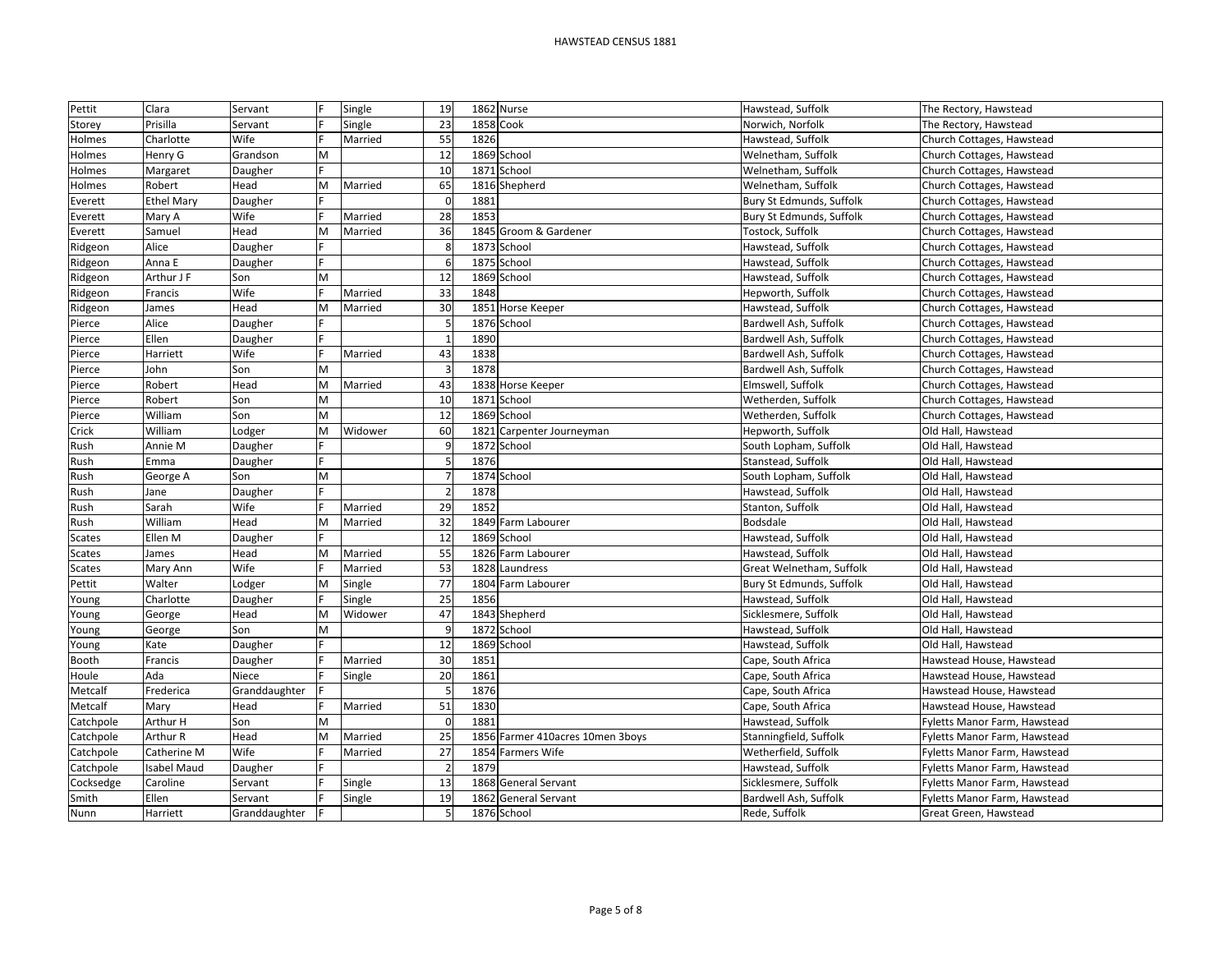| Nunn            | James       | Head     | M | Married | 66       |      | 1815 Farm Labourer               | Rede, Suffolk            | Great Green, Hawstead                    |
|-----------------|-------------|----------|---|---------|----------|------|----------------------------------|--------------------------|------------------------------------------|
| Nunn            | Susan       | Wife     |   | Married | 61       | 1820 |                                  | Rede, Suffolk            | Great Green, Hawstead                    |
| <b>Starling</b> | Arthur A    | Son      |   |         |          | 1877 |                                  | Thetford, Norfolk        | Great Green, Hawstead                    |
| <b>Starling</b> | Arthur G    | Head     | M | Married | 29       | 1852 | Coachman Domestic                | Corpusty, Norfolk        | Great Green, Hawstead                    |
| <b>Starling</b> | Edith M     | Daugher  |   |         |          | 1879 |                                  | Hawstead, Suffolk        | Great Green, Hawstead                    |
| <b>Starling</b> | Flora A     | Wife     |   | Married | 25       | 1856 |                                  | Norwich, Norfolk         | Great Green, Hawstead                    |
| <b>Starling</b> | Flora J     | Daugher  |   |         | $\Omega$ | 1880 |                                  | Hawstead, Suffolk        | Great Green, Hawstead                    |
| Debenham        | Edith M     | Daugher  |   |         |          | 1880 |                                  | Hawstead, Suffolk        | Great Green, Hawstead                    |
| Debenham        | Elizabeth   | Daugher  |   |         | 6        |      | 1875 School                      | Bury St Edmunds, Suffolk | Great Green, Hawstead                    |
| Debenham        | Frederick G | Son      | M |         |          |      | 1873 School                      | Bury St Edmunds, Suffolk | Great Green, Hawstead                    |
| Debenham        | Henry       | Head     | M | Married | 37       |      | 1844 Gardener & Domestic Servant | Bury St Edmunds, Suffolk | Great Green, Hawstead                    |
| Debenham        | Martha      | Wife     |   | Married | 33       | 1848 |                                  | Hawstead, Suffolk        | Great Green, Hawstead                    |
| Cornish         | Emma        | Sister   |   |         | 11       |      | 1870 School                      | Stanningfield, Suffolk   | Great Green, Hawstead                    |
| Hayes           | Emma A      | Head     |   | Widow   | 33       |      | 1848 General Shop Keeper         | Stanningfield, Suffolk   | Great Green, Hawstead                    |
| Hayes           | Harry C     | Son      | M |         |          | 1878 |                                  | Fulham, London           | Great Green, Hawstead                    |
| Hayes           | Lydia E     | Daugher  |   |         | 8        |      | 1873 School                      | Marylebone, London       | Great Green, Hawstead                    |
| Hayes           | William T   | Son      | M |         | 6        |      | 1875 School                      | Marylebone, London       | Great Green, Hawstead                    |
| Nelson          | Sarah       | Head     |   | Widow   | 82       | 1799 |                                  | Whepstead, Suffolk       | Cullum Alms House, Great Green, Hawstead |
| Boreham         | Mary        | Head     |   | Widow   | 80       | 1801 |                                  | Hartest, Suffolk         | Cullum Alms House, Great Green, Hawstead |
| Mead            | Francis     | Head     |   | Widow   | 77       | 1804 |                                  | Hengrave, Suffolk        | Cullum Alms House, Great Green, Hawstead |
| Wilby           | Emma        | Visitor  |   |         | 13       | 1868 |                                  | Whitechapel, London      | Cullum Alms House, Great Green, Hawstead |
| Pryke           | Ann M       | Head     |   | Widow   | 78       | 1803 |                                  | Great Welnetham, Suffolk | Cullum Alms House, Great Green, Hawstead |
| <b>Bugg</b>     | Jacob       | Son      | M | Single  | 33       |      | 1848 Farm Labourer               | Hawstead, Suffolk        | The Flat                                 |
| <b>Bugg</b>     | Louisa      | Wife     |   | Married | 66       | 1815 |                                  | Lawshall, Suffolk        | The Flat                                 |
| Bugg            | Robert      | Head     |   | Married | 67       |      | 1814 Farm Labourer               | Hawstead, Suffolk        | The Flat                                 |
| Nunn            | William G   | Grandson |   | Single  |          |      | 1875 School                      | Hawstead, Suffolk        | The Flat                                 |
| Cocksedge       | Frederick   | Son      | M |         |          |      | 1875 School                      | Hawstead, Suffolk        | Great Green, Hawstead                    |
| Cocksedge       | Mary A      | Head     |   | Widow   | 43       |      | 1838 Char Woman                  | Sicklesmere, Suffolk     | Great Green, Hawstead                    |
| Betts           | Charles     | Head     | M | Married | 58       |      | 1823 Farm Labourer               | Hawstead, Suffolk        | Great Green, Hawstead                    |
| <b>Betts</b>    | Martha      | Wife     |   | Married | 62       | 1819 |                                  | Thorpe Morieux, Suffolk  | Great Green, Hawstead                    |
| <b>Betts</b>    | Martha      | Daugher  |   | Single  | 23       | 1858 |                                  | Hawstead, Suffolk        | Great Green, Hawstead                    |
| Woollard        | Maryam      | Wife     |   | Married | 78       | 1803 |                                  | Great Welnetham, Suffolk | Great Green, Hawstead                    |
| Woollard        | William     | Head     |   | Married | 75       |      | 1806 Farm Labourer               | Hawstead, Suffolk        | Great Green, Hawstead                    |
| Jarman          | Alice       | Daugher  |   | Single  | 11       |      | 1870 School                      | Hawstead, Suffolk        | Great Green, Hawstead                    |
| Jarman          | Caroline    | Wife     |   | Married | 55       | 1826 |                                  | Hawstead, Suffolk        | Great Green, Hawstead                    |
| Jarman          | George      | Son      |   | Single  | 16       |      | 1865 Farm Labourer               | Hartest, Suffolk         | Great Green, Hawstead                    |
| Jarman          | James       | Head     | М | Married | 52       |      | 1829 Journeyman Blacksmith       | Stanstead, Suffolk       | Great Green, Hawstead                    |
| Bugg            | George      | Son      | M | Single  | 17       |      | 1864 Farm Labourer               | Hawstead, Suffolk        | Lawshall Road, Hawstead                  |
| Bugg            | Susanna     | Wife     |   | Married | 52       | 1829 |                                  | Hartest, Suffolk         | Lawshall Road, Hawstead                  |
| <b>Bugg</b>     | William     | Head     | M | Married | 73       |      | 1808 Farm Labourer               | Bury St Edmunds, Suffolk | Lawshall Road, Hawstead                  |
| <b>Bugg</b>     | William     | Son      | M | Single  | 26       |      | 1855 Farm Labourer               | Hawstead, Suffolk        | Lawshall Road, Hawstead                  |
| <b>Scates</b>   | Arthur      | Son      | M | Single  | 22       |      | 1859 Railway Engine Driver       | Whepstead, Suffolk       | Lawshall Road, Hawstead                  |
| <b>Scates</b>   | Eliza       | Wife     |   | Married | 55       | 1826 |                                  | Great Welnetham, Suffolk | Lawshall Road, Hawstead                  |
| Scates          | John        | Head     | M | Married | 57       |      | 1824 Farm Labourer               | Hawstead, Suffolk        | Lawshall Road, Hawstead                  |
| Last            | Ellen       | Daugher  |   | Single  | 17       | 1864 |                                  | Whepstead, Suffolk       | Abbots                                   |
| Last            | Samuel      | Head     | M | Married | 59       |      | 1822 Farm Labourer               | Bedford                  | Abbots                                   |
| Last            | Susannah    | Wife     |   | Married | 57       | 1824 |                                  | Cockfield, Suffolk       | Abbots                                   |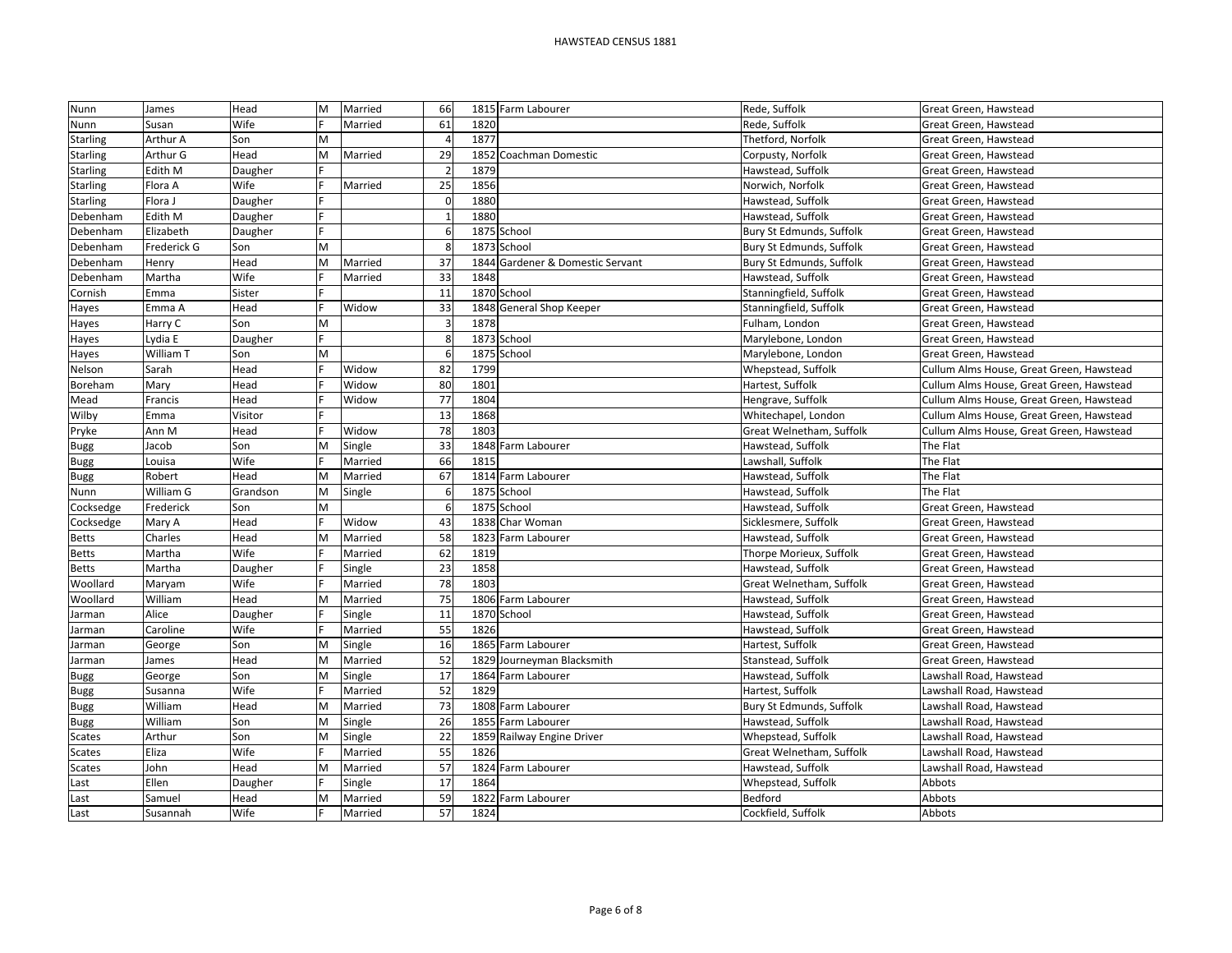## HAWSTEAD CENSUS 1881

| Symonds         | Elizabeth | Wife          |   | Married | 54       | 1827                                    | Woodditton, Cambridgeshire  | Abbots                             |
|-----------------|-----------|---------------|---|---------|----------|-----------------------------------------|-----------------------------|------------------------------------|
| Symonds         | Elizabeth | Granddaughter |   |         |          | 1876 School                             | Old Brimington Derbyshire   | Abbots                             |
| Symonds         | George    | Head          | M | Married | 56       | 1825 Shepherd                           | Woodditton, Cambridgeshire  | Abbots                             |
| Everett         | Mary Ann  | Head          |   | Widow   | 76       | 1805 Annuitant Derived Divedends        | Wickhambrook, Suffolk       | Lawshall Road, Hawstead            |
| Fisher          | Hannah    | Servant       |   | Single  | 54       | 1827 Servant Domestic                   | Hitcham, Suffolk            | Lawshall Road, Hawstead            |
| Garwood         | Elizabeth | Servant       |   | Widow   | 72       | 1809 Servant Domestic                   | Bardwell, Suffolk           | Lawshall Road, Hawstead            |
| Motheride       | Ann       | Head          |   | Single  | 89       | 1792 Annuitant                          | Hawstead, Suffolk           | Lawshall Road, Hawstead            |
| Cook            | George    | Head          | M | Married | 65       | 1816 Farm Labourer                      | Hawstead, Suffolk           | Pies Farm                          |
| Cook            | George    | Grandson      | M | Single  | 17       | 1864 Farm Labourer                      | Hawstead, Suffolk           | Pies Farm                          |
| Cook            | Susan     | Wife          |   | Married | 62       | 1819                                    | Great Welnetham, Suffolk    | Pies Farm                          |
| <b>Bells</b>    | William   | Head          | M | Married | 60       | 1821 Farm Labourer                      | Whepstead, Suffolk          | Malting Road, Hawstead             |
| Cook            | Ellen     | Wife          |   | Married | 26       | 1855 Dressmaker                         | Hawstead, Suffolk           | Malting Road, Hawstead             |
| Cook            | Frederick | Son           | M |         |          | 1874 School                             | Hawstead, Suffolk           | Malting Road, Hawstead             |
| Cook            | John      | Head          | M | Married | 26       | 1855 Farm Labourer                      | Hawstead, Suffolk           | Malting Road, Hawstead             |
| Tabner          | Eliza     | Wife          |   | Married | 44       | 1837 Dressmaker                         | Schlingham, Suffolk         | Malting Road, Hawstead             |
| Tabner          | William   | Head          | M | Married | 31       | 1850 Maltster                           | Worlington, Suffolk         | Malting Road, Hawstead             |
| Payne           | Elizabeth | Head          |   | Widow   | 72       | 1809 Paupa                              | Rede, Suffolk               | Malting Road, Hawstead             |
| Gill            | Annie     | Daugher       |   | Single  | 20       | 1861                                    | Hawstead, Suffolk           | Metcalf Arms, Hawstead             |
| Gill            | Arron     | Son           | M | Single  | 16       | 1865<br>Farm Labourer                   | Hawstead, Suffolk           | Metcalf Arms, Hawstead             |
| Gill            | Barzillia | Head          | M | Married | 52       | 1829 Blacksmith                         | Lawshall, Suffolk           | Metcalf Arms, Hawstead             |
| Gill            | Lucy      | Wife          |   | Married | 49       | 1832                                    | Gestingthorpe, Suffolk      | Metcalf Arms, Hawstead             |
| Gill            | Rosana    | Granddaughter |   |         | $\Omega$ | 1880                                    | Hawstead, Suffolk           | Metcalf Arms, Hawstead             |
| Gill            | Walter    | Son           | M | Single  | 24       | 1857                                    | Whepstead, Suffolk          | Metcalf Arms, Hawstead             |
| Sharp           | Emily     | Visitor       |   | Single  | 19       | 1862 Horse Hair Weever                  | Flempton, Suffolk           | Metcalf Arms, Hawstead             |
| Feakes          | Amelia M  | Wife          |   | Married | 57       | 1824                                    | Cockfield, Suffolk          | Malting Road, Hawstead             |
| Feakes          | Eliza     | Daugher       |   |         | 14       | 1867                                    | Cockfield, Suffolk          | Malting Road, Hawstead             |
| Feakes          | James     | Son           | M | Single  | 17       | 1864 Wheelwright                        | Cockfield, Suffolk          | Malting Road, Hawstead             |
| Feakes          | William   | Head          | M | Married | 52       | 1829 Wheelwright (empoying 4 men)       | Great Barton, Suffolk       | Malting Road, Hawstead             |
| Allen           | James     | Head          | M | Married | 57       | 1824 Farmer 60acres 1man+1boy           | Tannington, Suffolk         | Bryers Farm Hawstead               |
| Allen           | Ursula    | Wife          |   | Married | 41       | 1840                                    | Great Waldingfield, Suffolk | <b>Bryers Farm Hawstead</b>        |
| <b>Brunning</b> | Eliza     | Mother in Law |   | Widow   | 70       | 1811                                    | Great Waldingfield, Suffolk | <b>Bryers Farm Hawstead</b>        |
| Hemp            | E M       | Servant       |   | Single  | 18       | 1863 General Servant                    | Ixworth Thorpe, Suffolk     | <b>Bryers Farm Hawstead</b>        |
| Gill            | Elijah    | Head          | M | Married | 50       | 1831<br>Thatcher                        | Lawshall, Suffolk           | Mill Post, Cott. 1, Whepstead Road |
| Gill            | Eliza     | Wife          |   | Married | 37       | 1844                                    | Lawshall, Suffolk           | Mill Post, Cott. 1, Whepstead Road |
| Gill            | Kate      | Daugher       |   |         |          | 1874 School                             | Bury St Edmunds, Suffolk    | Mill Post, Cott. 1, Whepstead Road |
| Martin          | Robert    | Lodger        | M | Single  | 40       | 1841 Farm Labourer                      | Hawstead, Suffolk           | Mill Post, Cott. 1, Whepstead Road |
| Garwood         | George    | Head          | M | Married | 52       | 1829 Farm Labourer                      | Brockley, Suffolk           | Mill Post, Cott. 2, Whepstead Road |
| Garwood         | George    | Son           | M | Single  | 23       | 1858 Farm Labourer                      | Brockley, Suffolk           | Mill Post, Cott. 2, Whepstead Road |
| Garwood         | Mary Ann  | Daugher       |   | Single  | 21       | 1860                                    | Brockley, Suffolk           | Mill Post, Cott. 2, Whepstead Road |
| Garwood         | Sophia    | Wife          |   | Married | 50       | 1831                                    | Rede, Suffolk               | Mill Post, Cott. 2, Whepstead Road |
| Feakes          | Anastasia | Daugher       |   |         |          | 1880                                    | Stanningfield, Suffolk      | Mill Post, Cott. 3, Whepstead Road |
| Feakes          | Mary A    | Wife          |   | Married | 20       | 1861                                    | Stanningfield, Suffolk      | Mill Post, Cott. 3, Whepstead Road |
| Feakes          | Walter    | Head          | M | Married | 24       | 1857 Journeyman Carpenter & Wheelwright | Cockfield, Suffolk          | Mill Post, Cott. 3, Whepstead Road |
| Deare           | Sarah Ann | Niece         |   | Single  | 18       | 1863                                    | Nowton, Suffolk             | Mill Post, Cott. 4, Whepstead Road |
| Wright          | Charles   | Son           | M | Single  | 19       | 1862 Farm Labourer                      | Whepstead, Suffolk          | Mill Post, Cott. 4, Whepstead Road |
| Wright          | Robert    | Head          | M | Widower | 59       | 1822 Farm Labourer                      | Whepstead, Suffolk          | Mill Post, Cott. 4, Whepstead Road |
| Lomax           | Harry     | Head          | M | Married | 27       | 1854 Farm Labourer                      | Stanningfield, Suffolk      | Pipers Hall Farm                   |